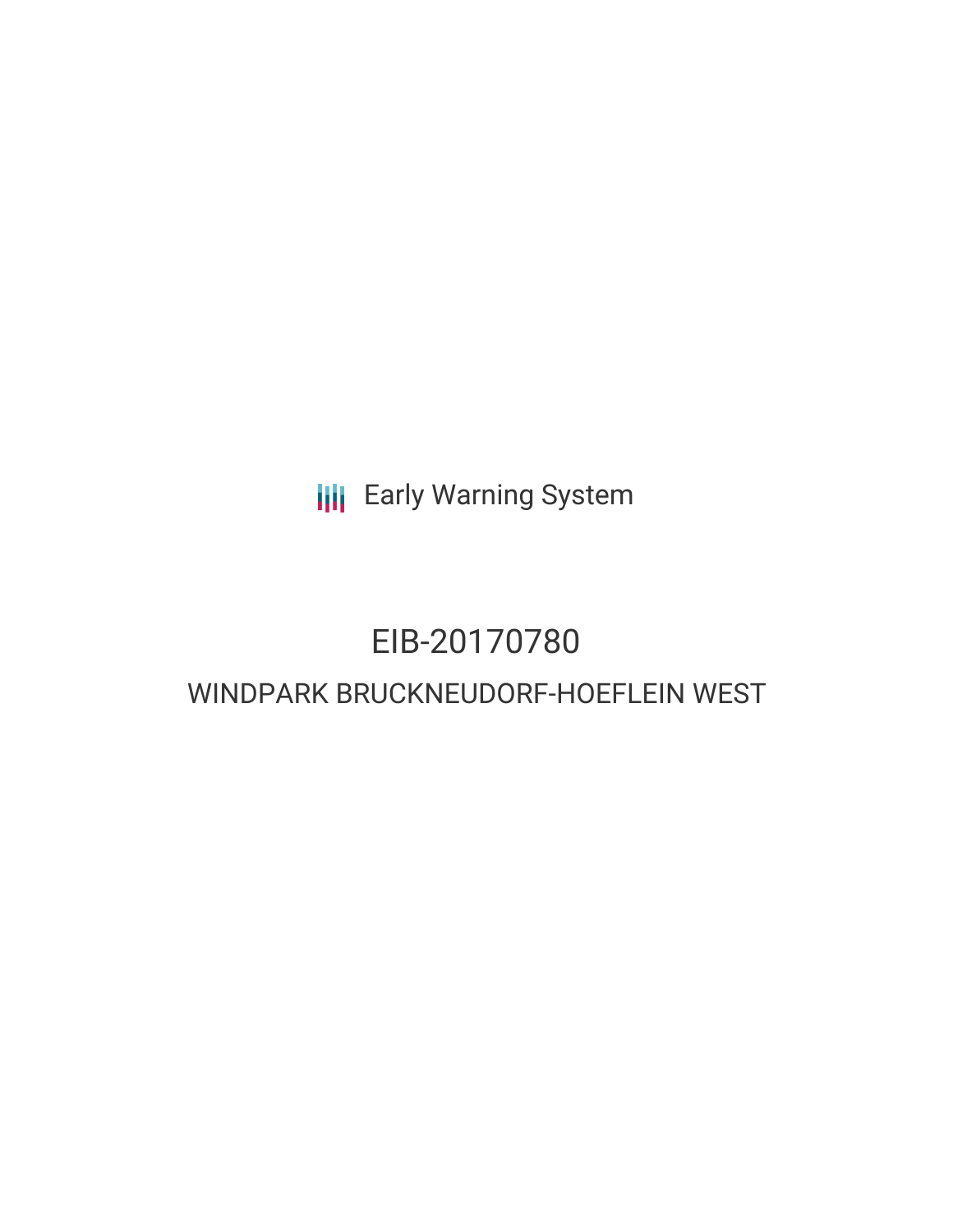

### **Quick Facts**

| <b>Countries</b>               | Austria                        |
|--------------------------------|--------------------------------|
| <b>Specific Location</b>       | Lower Austria and Burgenland   |
| <b>Financial Institutions</b>  | European Investment Bank (EIB) |
| <b>Status</b>                  | Proposed                       |
| <b>Bank Risk Rating</b>        | U                              |
| <b>Borrower</b>                | ENERGIEPARK BRUCK LEITHA GMBH  |
| <b>Sectors</b>                 | Construction, Energy           |
| <b>Investment Type(s)</b>      | Loan                           |
| <b>Investment Amount (USD)</b> | $$24.72$ million               |
| <b>Project Cost (USD)</b>      | \$32.88 million                |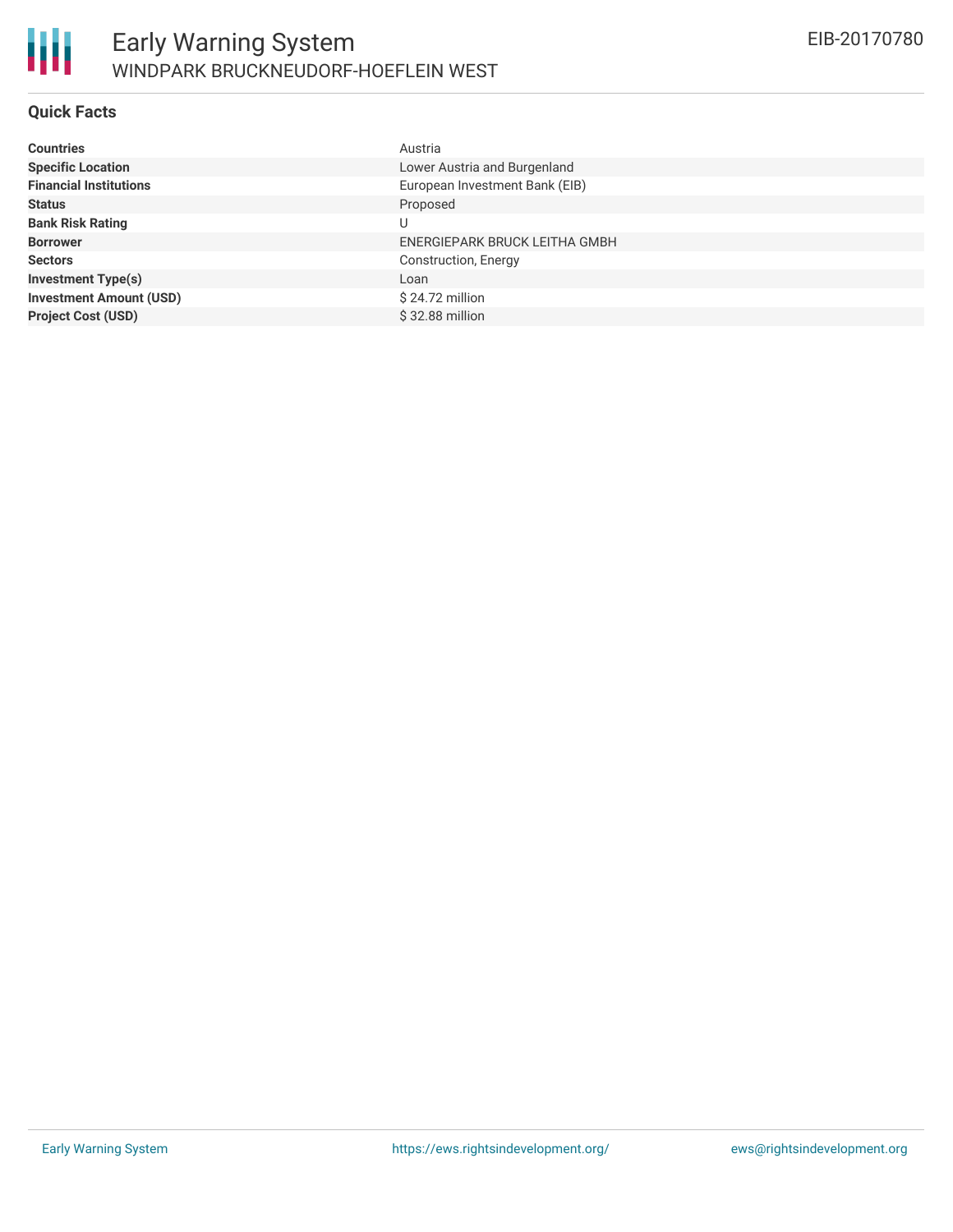

# **Project Description**

This project finances the construction and operation of 5 wind turbines in Lower Austria and Burgenland, totaling 17MW.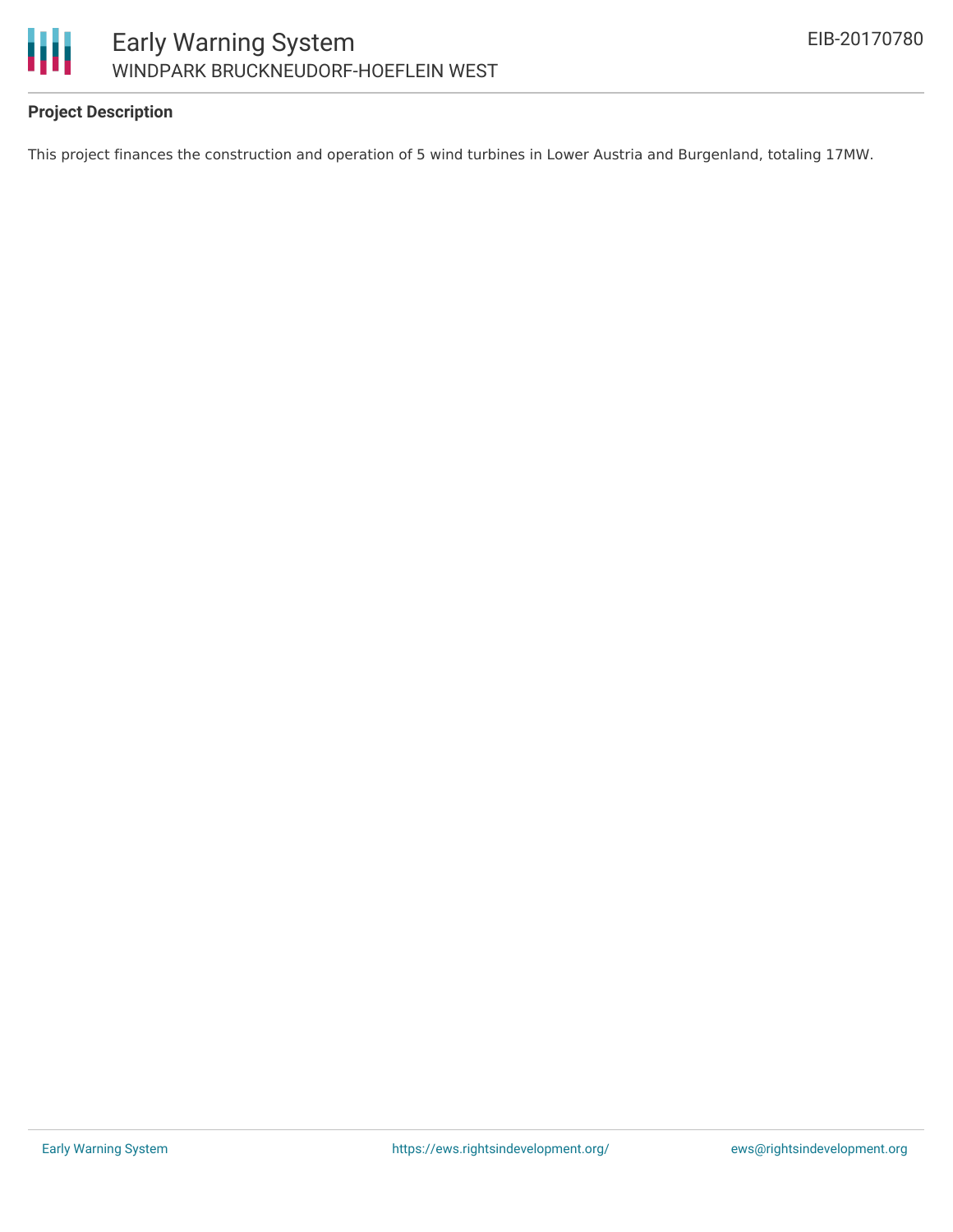

## **Investment Description**

European Investment Bank (EIB)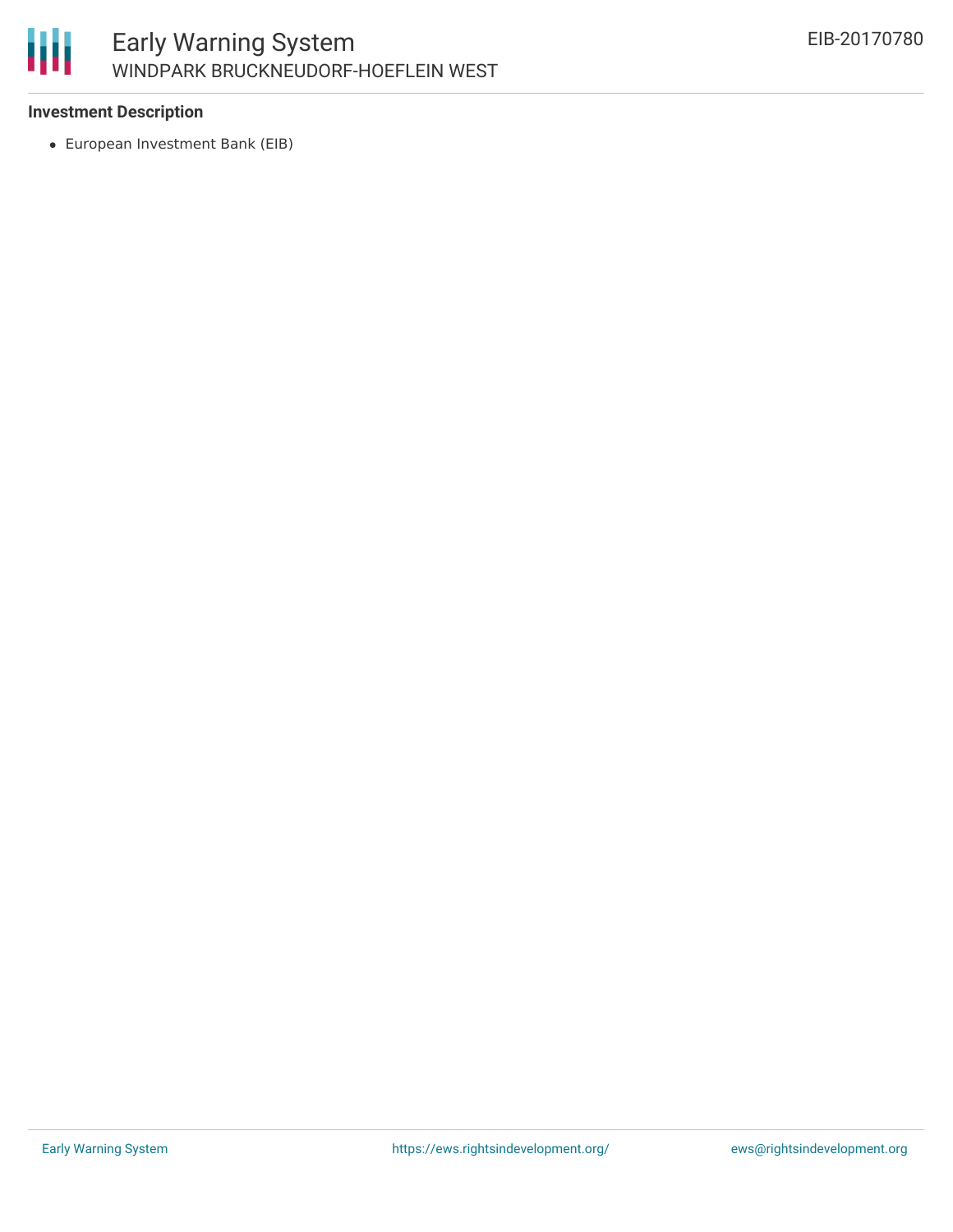

# Early Warning System WINDPARK BRUCKNEUDORF-HOEFLEIN WEST

| <b>Private Actor 1</b> | <b>Private Actor</b><br>1 Role | <b>Private Actor</b><br>1 Sector | Relation                 | <b>Private Actor 2</b>          | <b>Private Actor</b><br>2 Role | <b>Private Actor</b><br>2 Sector |  |
|------------------------|--------------------------------|----------------------------------|--------------------------|---------------------------------|--------------------------------|----------------------------------|--|
|                        | $\overline{\phantom{0}}$       |                                  | $\overline{\phantom{0}}$ | Energiepark Bruck / Leitha GmbH | Client                         | $\overline{\phantom{0}}$         |  |